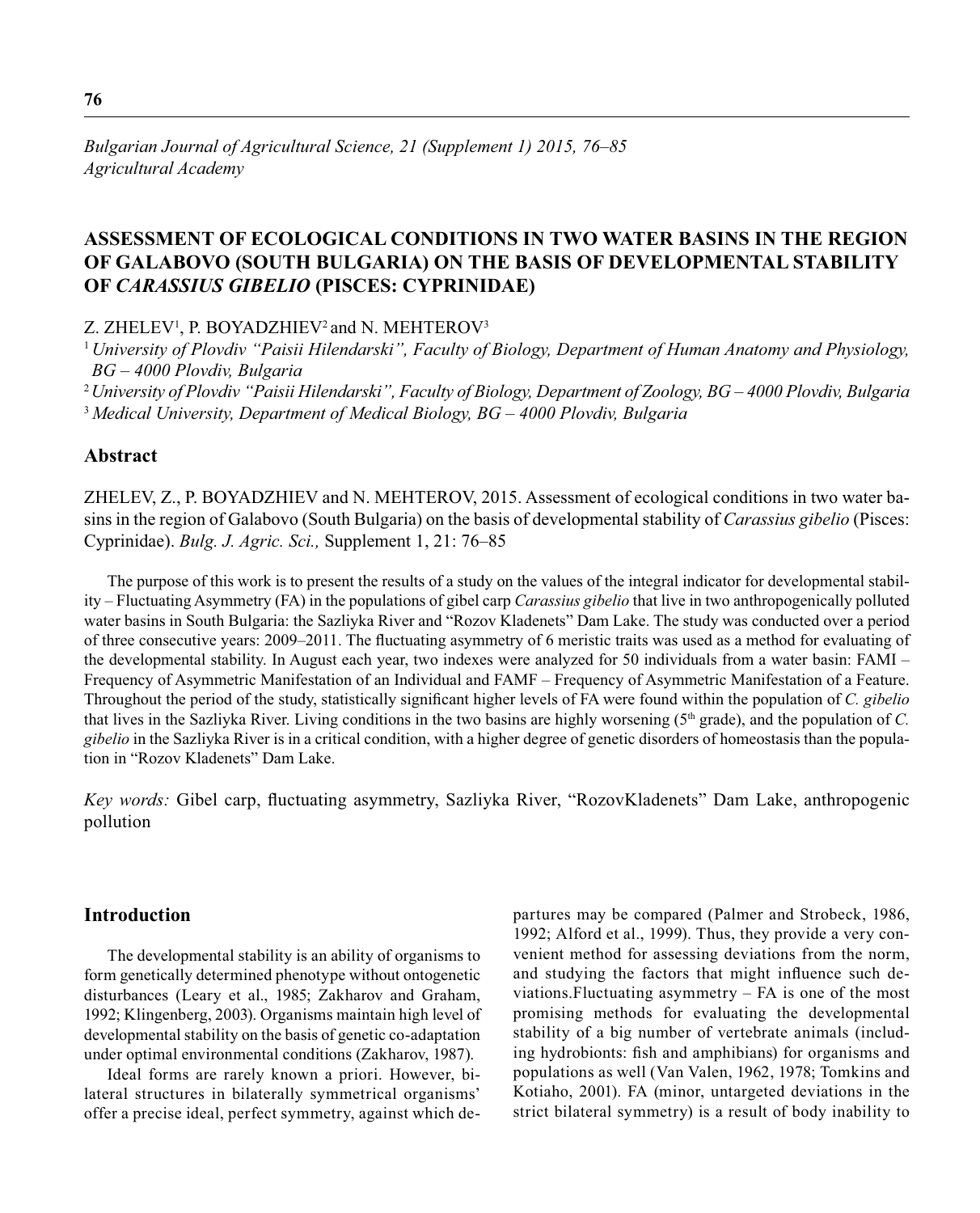develop in a specific plan and it can be determined according to the normal distribution (relating to zero) of the differences between the sides (Right-Left), expressed in a trait (Zakharov and Graham, 1992; Palmer, 1994; Alford et al., 1999). The differences between sides are not genetically determined and their nature is not adaptive. FA is a good marker for evaluating the developmental stability and it can characterize the morphogenetic state of homeostasis and deviations from it – pheno-deviations, ontogenetic noise (Palmer, 1994; Tomkins and Kotiaho, 2001; Zakharov, 2001). Asymmetry is a matter of great interest and it is worth studying it, especially fluctuating asymmetry which is believed to be the indicator that effectively defines the "environmental stress" (extreme temperatures, audiogenic stress, toxins) and reflects the instability of ontogenesis (Parsons, 1990; Markovski, 1993; Polak, 2003) and could be used for assessing the environmental influence on organisms (Zakharov, 2001).

Over the past 10 years there was a greater number of research works that have studied the manifestations of

fluctuating asymmetry in populations of vertebrate animals (primarily mammals and amphibians) living in conditions of environmental stress: urbanization and anthropogenic pollution. Integrated assessment of the quality of environment has been conducted in some regions of Russia that are exposed to the impact of anthropogenic factors (chemical pollution, ionizing and non-ionizing radiation). The assessment showed that developmental stability can be used as a sensitive measure of a body's status. In these studies, indices of morphogenetic homeostasis changed synchronously with indices of cytogenetical, immunological, biochemical and physiological status. The morphogenetical approach is proposed as a basic method for biological monitoring the quality of environment (Dmitriev, 1997; Chubinishvili, 1997, 1998; Zakharov et al., 1997, 2000a, 2000b). A few bioindication studies have been conducted on saltwater and freshwater fish (Ruban, 1989, 1992; Lucentini et al., 1998; Lu and Bernatchez, 1999; Bergstrom and Reimchen, 2003; Romanov and Kovalev, 2003; Romanov, 2008; Kostyleva



**Fig. 1. Map of the investigated region: Site A – Sazliyka River; Site B – "Rozov Kladenets" Dam Lake**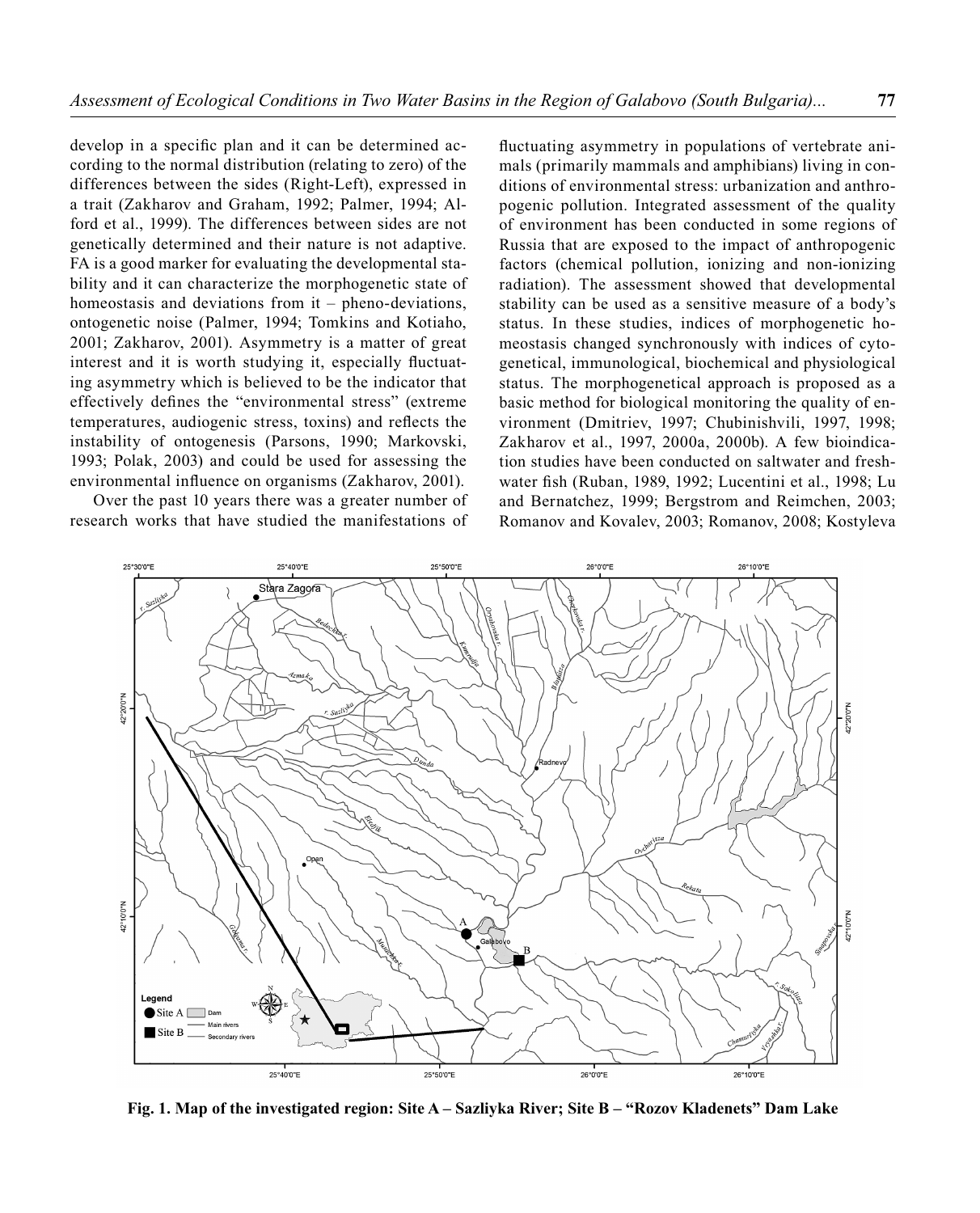## **Table 1**

# **Recent data on the status of water basins (sites) at the time of the study: Physicochemical analisis – surface water sample: mean annual parameters**

| Parameters                                                         | Units                             | Order Nº7/8.8.1986          |                         |             | Site A: Sazliyka River (north of the                                       |              |          | Site B: "Rozov Kladenets" Dam |              |           |
|--------------------------------------------------------------------|-----------------------------------|-----------------------------|-------------------------|-------------|----------------------------------------------------------------------------|--------------|----------|-------------------------------|--------------|-----------|
|                                                                    | <b>SI</b>                         |                             | categories              |             | town of Galabovo – under the sluices<br>which block the river to discharge |              |          | Lake                          |              |           |
|                                                                    |                                   | part of it to TPP "Brikel") |                         |             |                                                                            |              |          |                               |              |           |
|                                                                    |                                   | Ι                           | $\mathbf{I}$            | Ш           | 2009                                                                       | 2010         | 2011     | 2009                          | 2010         | 2011      |
| pH                                                                 | pH units                          | $6.5 - 8.5$                 | $6.0 - 8.5$             | $6.0 - 9.0$ | 7.83                                                                       | 7.97         | 7.81     | 8.19                          | 8.04         | 8.19      |
| Temperature                                                        | $\rm ^{\circ}C$                   | to 3° middle of the season  |                         |             | 13.57                                                                      | 13.6         | 14.33    | 17.2                          | 15.9         | 16.5      |
| Insoluble substances                                               | mg/dm,                            | 30                          | 50                      | 100         | 40                                                                         | 29.4         | 56.5     | $80.2*$                       | $81.0*$      | 62.4      |
| Electroconductivity                                                | $\mu$ S/cm                        | 700                         | 1300                    | 1600        | 654.3                                                                      | 924          | 912.2    | 1263                          | $1706.0**$   | 1128      |
| Dissolved oxygen                                                   | mgO <sub>2</sub> /dm <sup>3</sup> | 6                           | 4                       | 2           | 4.73                                                                       | 4.95         | 4.88     | 6.2                           | 6.1          | 8.53      |
| Oxygenation                                                        | $\frac{0}{0}$                     | 75                          | 40                      | 20          | 48.7                                                                       | 48           | 48       | 73.6                          | 76.5         | 86.2      |
| $\left  \text{BOD}_{_5 \text{(biological oxygen demand)}} \right.$ | mgO <sub>2</sub> /dm <sup>3</sup> | 5                           | 15                      | 25          | $15.7**$                                                                   | 8.06         | 10.35    | 2.45                          | 6.9          | 3.1       |
| $\left  \text{COD}_{\text{(chemical oxygen demand)}} \right $      | mgO <sub>2</sub> /dm <sup>3</sup> | 25                          | 15                      | 25          | 27.53                                                                      | 44           | 43       | 57.5                          | 34.6         | 24.49     |
| Nitrate ammonium $N - NH4$                                         | mg/dm <sup>3</sup>                | 0,1                         | $\overline{\mathbf{c}}$ | 5           | 0.85                                                                       | 1.04         | 1.89     | 0.607                         | 1.923        | 0.355     |
| Nitrate nitrogen $N - NO$ ,                                        | mg/dm <sup>3</sup>                | 5                           | 10                      | 20          | 2.7                                                                        | 2.68         | 1.78     | 0.318                         | 2.4          | 1.93      |
| Nitrite nitrogen $N - NO$ ,                                        | mg/dm <sup>3</sup>                | 0,002                       | 0,04                    | 0,06        | $0.17**$                                                                   | $0.19**$     | $0.16**$ | $0.077**$                     | $0.079**$    | $0.083**$ |
| Orthophosphates                                                    | mg/dm <sup>3</sup>                | 0,2                         | 1                       | 2           | $1.03**$                                                                   | 0.35         | 0.72     |                               |              |           |
| Total nitrogen                                                     | mg/dm <sup>3</sup>                | 1                           | 5                       | $10\,$      | 4.44                                                                       | $6.3*$       | $6.4*$   |                               |              |           |
| Total phosphorus - as P                                            | mg/dm <sup>3</sup>                | 0,4                         | 2                       | 3           | 0.63                                                                       | 0.52         | 0.79     |                               |              |           |
| Sulphates $(SO_4^2)$                                               | mg/dm <sup>3</sup>                | 200                         | 300                     | 400         | 224                                                                        | 181          | 247.2    | 374.0**                       | 568.0**      | 484.0**   |
| $Iron - total (Fe)$                                                | mg/dm <sup>3</sup>                |                             | $SKOS'' - 0.1$          |             |                                                                            |              |          |                               |              |           |
| Manganese (Mn)                                                     | $\text{mg}/\text{dm}^3$           |                             | $SKOS - 0.05$           |             |                                                                            |              |          |                               |              |           |
| Copper (Cu)                                                        | mg/dm <sup>3</sup>                |                             | $SKOS - 0.02$           |             |                                                                            |              |          |                               |              |           |
| Arsenic (As)                                                       | $\text{mg}/\text{dm}^3$           |                             | $SKOS - 0.02$           |             |                                                                            |              |          |                               |              |           |
| Lead and its compounds (Pb)                                        | mg/dm <sup>3</sup>                |                             | $SKOS - 0.02$           |             |                                                                            |              |          |                               |              |           |
| Nickel and its compounds (Ni)                                      | mg/dm <sup>3</sup>                |                             | $SKOS - 0.02$           |             |                                                                            |              |          |                               |              |           |
| $\text{Zinc}(\text{Zn})$                                           | mg/dm <sup>3</sup>                |                             | $SKOS-1.0$              |             |                                                                            |              |          |                               |              |           |
| Chromium (Cr)                                                      | mg/dm <sup>3</sup>                |                             | $SKOS - 0.001$          |             |                                                                            |              |          |                               |              |           |
| Cadmium (Cd)                                                       | mg/dm <sup>3</sup>                |                             | $SKOS - 0.005$          |             |                                                                            | ${}_{0.001}$ |          |                               | ${}_{0.001}$ |           |

Note:  $*$  – above the admissible concentration limit for category II:  $**$  – above the admissible concentration limit for category III: – no measurements done; ˝– above SKOS (assessment index): very poor condition

and Peskova, 2011; Khoroshenkov, 2013). Meristic traits are mostly used as diagnostic markers because they are more sensitive to environmental changes rather than the metric ones (Zakharov, 1987; Lajus, 2001). On the other hand, the method does not require killing of animals.

The purpose of the present work was to study the level of manifestation of fluctuating asymmetry in the populations *Carassiusgibelio* Bloch, 1782, that inhabit two water basins (the Sazliyka River and "Rozov Kladenets" Dam Lake) in South Bulgaria, as well as to make a bioindication that is based on the data for the ecological conditions of the water basins (in parallel and independently from the data of the physicochemical analysis). A similar study with a test subject *C. gibelio* has never been carried out in Bulgaria.

### **Materials and Methods**

### *The area of investigation*

The research work was conducted in two water basins near the town of Galabovo: the Sazliyka River and "Rozov Kladenets" Dam Lake. At the Sazliyka River the catch was done in the north of the city, near the sluices that deviate water to TPP "Brikel" and AES "Galabovo" – Site A. At the "Rozov Kladenets" Dam Lake the catch was done on the east bank of the dam lake, at the inflow of the Sokolitsa River – Site B (Figure 1).

The Sazliyka River (651 altitude) originates from the Sarnena Sredna Gora mountains, to the north of the village Kazanka, under the name Toplitsite (Varbitsa); it reaches the Stara Zagora mineral baths, where it is known as Banyanska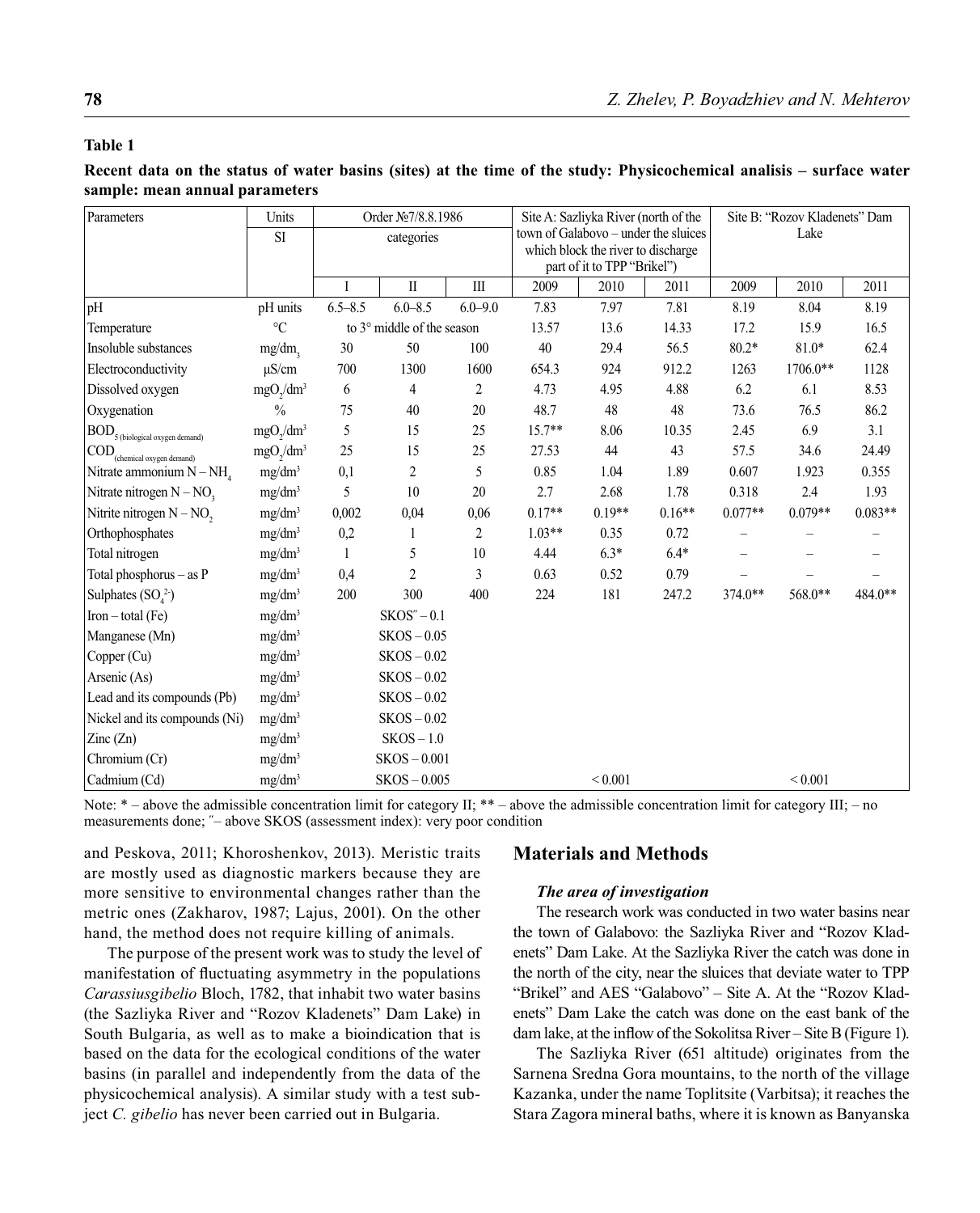River; after that it flows through the village of Rakitnitsa (known as Syutliyka or Rakitnitsa) and after the inflow of the Bedechka River, south of the town Stara Zagora, it runs as Sazliyka to the south into a broad alluvial valley. The river Blatnitsa (length 54 km) inflows in Sazliyka near the town of Radnevo, and the river Sokolitsa (60.5 km) in the south of the town of Galabovo – they are its two largest left tributaries. The total length of the river to its estuary in the river Maritsa (78 m altitude), south from the town of Simeonovgrad, amounts to 145.4 km, with a catchment's basin of 3300 m<sup>2</sup> (the 16<sup>th</sup> in length in Bulgaria). The average discharge of the river at the town of Galabovo is  $18 \text{ m}^3/\text{s}$ .

"Rozov Kladenets" Dam Lake was built for the purposes of the neighboring TPP "Brikel" and AES "Galabovo", where lignite coal is burnt; the industrial effluents that are used for cooling the turbines flow in it. The dam lake is in direct link with the rivers Sazliyka and Sokolitsa.

With Order №РД-970/28.07.2000 the entire river ecosystem of Sazliyka (from its source to the estuary at the Maritsa River) was announced as a sensitive area under Directive 91/271/EEC and it was included in the Protected areas of the National ecological network "NATURA" 2000 (code BG0000425) under Directive 92/43/EEC for the conservation of natural habitats and wild fauna and flora (Management Plan for the river basins in the East Aegean region from 2010 to 2015). In 1997, "Rozov Kladenets" Dam Lake, located in connection with the Sazliyka River (near the town of Galabovo), and the adjacent terrains along its shores were declared as Place of ornithological importance (in the list of Bird Life International). In 1998, it was named "CORINE" biotope for its European importance for the preservation of rare and endangered bird species. It was declared as protected area by "NATURA" 2000 – code BG0002022.

### *Data from the physicochemical analysis of the water ecosystems*

The monitoring and control of the status of surface waters in the Sazliyka River is done by the National System for Environmental Monitoring (NSEM). Based from the Executive Environmental Agency (http://eea.goverment.bg) and the data on the physicochemical analysis of Sazliyka River water for 2001–2012 in the newsletters of Basin Directorate of water management in the East Aegean Sea – Plovdiv (http://www.bg-ibr.org), the river is considered one of the most polluted in Bulgaria. The contamination exceeds the allowed values for Bulgaria – Water Category I (clean), and also the expected values – Water Category II (slightly contaminated) and Water Category III (moderately contaminated) under Regulation № 7 of 08.08.1986 on indicators and standards for running waters in Bulgaria (State Gazette, № 96.12.12.1986); the main pollutants are nitrite nitrogen,  $BOD<sub>5</sub>$  sulphates and suspended solids. The main pollutants in "Rozov Kladenets" Dam Lake are nitrite nitrogen, sulphates and suspended solids (Table 1).

#### *Subject of study and methods for analyses*

Subjects of our study were the gibel (Prussian) carp *C. gibelio*. The ichthyologic material was collected over a period of three consecutive years: 2009–2011, in August of the respective year. The determination of the specimens was done according to Kottelat and Freyhof (2007) and Karapetkova and Zhivkov (2010). The catches of fish were performed with fishing nets, meshsize of 10.0-12.0 mm (Pravdin, 1966; Sutherland, 2000), in 1–2 km-long sections, against the stream of the water basins.

The samples fixed in 4% formalin were studied in the laboratory. The Ethics Board for Experimental Animals, Faculty of Biology at Plovdiv University, approved the animal handling and methodology. All experiments were conducted in accordance with the national and international guidelines of the European Parliament and the Council on the protection of animals used for scientific purposes (Directive 2010/63/EU).

Samples with 50 individuals from each water basin were analyzed for every year of the study. The individuals were chosen selectively, and the selection aimed at working with larger, sexually mature individuals. Scales of the fish were used for age estimation (Kafanova, 1984; Howland et al., 2004). For this purpose, scales were taken from the left side of the fish, above the lateral line near the dorsal fin (De Vries and Frie, 1996) and they were put in 33% ethanol (Lorenzoni et al., 2010). The preparations were read under an Olympus SZ51 stereomicroscope. Specimens were assigned to ageclasses on the basis of the number of winters that they had lived through before being caught (De Vries and Frie, 1996).

Sex of the fish was determined by macroscopic and microscopic investigations (Pravdin, 1966; Sarý et al., 2008).

The fluctuating asymmetry of 6 meristic traits was used as a method for assessing the developmental stability, according to Living beings' status as a tool for assessing the environmental quality: guidelines (2003) and Kostyleva and Peskova (2011):  $1 -$  Number of rays in the pectoral fins,  $2 -$  Number of rays in the pelvic fins,  $3 -$  Number of rays in the septum between gills, 4 – Number of scales with sensory pores in the lateral line, 5 – Number of sensory pores on the gill cover, 6 – Number of sensory pores on the mandible (Figure 2).

The level of asymmetric manifestation for each of the six traits was recorded for each individual; it may vary from 0 (no asymmetry) to 1 (all the traits are asymmetric). It is possible some of the traits not to express asymmetry, but hardly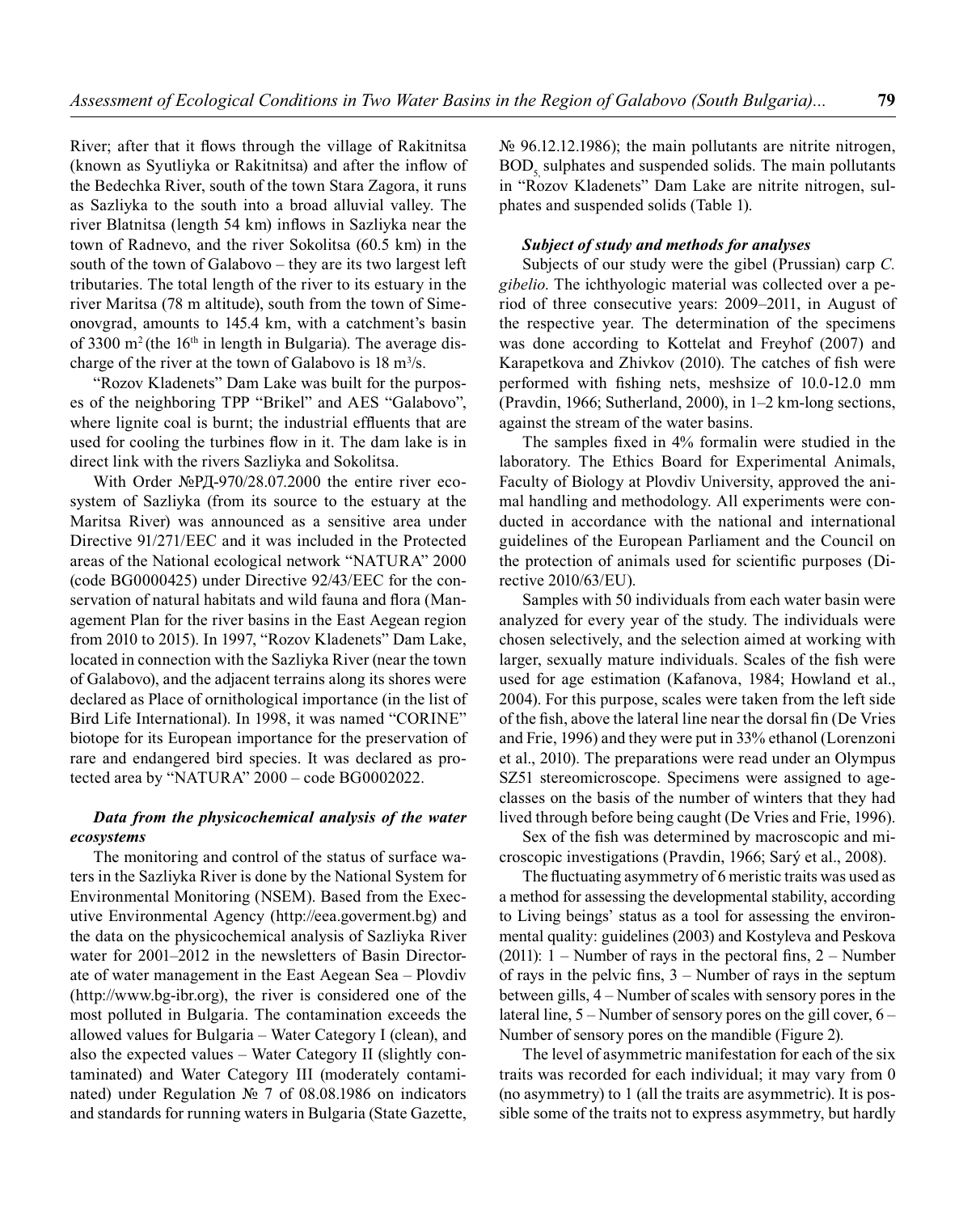

**Fig. 2. Diagram of meristic traits for assessing the developmental stability in** *Carassius gibelio* **(according to: Living beings' status as a tool for assessing the environmental quality: guidelines, 2003;** 

**Kostyleva and Peskova, 2011)**

*1* – Number of rays in the pectoral fins, 2 – Number of rays in the pelvic fins,  $3 -$ Number of rays in the septum **between gills,** *4* **– Number of scales with sensory pores in the lateral line,** *5* **– Number of sensory pores on the gill cover,** *6* **– Number of sensory pores on the mandible**

from the conventional standard of the fish status (Living beings' status as a tool for assessing the environmental quality: guidelines, 2003) (Table 2).

The digital material was processed with standard mathematical methods, according to Living beings' status as a tool for assessing the environmental quality: guidelines (2003), using the software package "STATISTIKA" for Windows, Release 7.0. (Statistica, 2004).

All the specimens that were caught in the Sazliyka River for the entire period of the study were female and at the age of 3+ . In "RozovKladenets" Dam Lake the specimens caught in 2009 were:  $46\frac{}{}{}$  and  $4\frac{}{}{}$ , at the age of  $3^{+}-5^{+}$  (34 individuals were 3<sup>+</sup>); in 2010:  $41\frac{1}{7}$  and  $9\frac{3}{7}$ , at the age of  $3^{\frac{1}{7}-6^{\frac{1}{7}}}$  (36 individuals were 3<sup>+</sup>); in 2011: 47 $\varphi$  and 3 $\varphi$ , at the age of 3<sup>+</sup>- $6^+$ , (29 individuals were  $3^+$ ). Thus, the statistical processing and comparisons were done in total, without differentiating them in sex ( $\left( \frac{1}{\sqrt{2}} \right)$  and age (adults).

The descriptive statistics includes a minimal and maximal values (Range), mean value and error (Mean  $\pm$  SEM). Mean value comparisons for the traits studied in the work were done with a parametric Student's t-test for independent samples, at a level of significance  $\alpha = 0.05$ ; (p < 0.05), as the distribution normalcy of the parameters was checked with the Shapiro-Wilk test and a normal distribution was found:  $p > 0.05$ .

**Table 2** 

**Rating scale for the deviations in the status of** *Carassius gibelio* **from the conventional standard (according to Living beings' status as a tool for assessing the environmental quality: guidelines, 2003)**

| Grade | The index value for stability of the development<br>(FAMF or FAMI) | State of organism                                                   |
|-------|--------------------------------------------------------------------|---------------------------------------------------------------------|
|       | ${}_{0.30}$                                                        | Conventional rate (clean water basin)                               |
| 2     | $0.30 - 0.34$                                                      | Minimal impact onorganisms (slightly polluted water basin)          |
| 3     | $0.35 - 0.39$                                                      | Satis factory condition of organisms (average polluted water basin) |
| 4     | $0.40 - 0.44$                                                      | Unfavourable condition of organisms (heavily polluted water basin)  |
|       | $\geq 0.45$                                                        | Critical condition of organisms (very heavily polluted water basin) |

ever all the six traits are bilateral (Palmer and Strobeck, 1986, 1992; Palmer, 1994; Zakharov et al., 2000a, 2000b).

The fluctuating asymmetry was defined according to two indices: FAMI (Frequency of the Asymmetric Manifestation of an Individual) was calculated as the ratio of the sum of the number of individuals that express asymmetric traits towards the total number of individuals; and FAMF (Frequency of the Asymmetric Manifestation of a Feature) was calculated as the ratio of the sum of number of asymmetrical traits towards the total number of traits examined (Palmer, 1994; Zakharov et al., 2000a, 2000b). The grade for the state of individuals (populations), respectively the state of the corresponding water basin, was received on the basis of the indicators for FA, by the scale for the deviations

# **Results and Discussion**

The values of the indicators examined for FA in the populations of *C. gibelio* from the two water basins near the town of Galabovo are presented in Tables 3 and 4.

There were no statistically significant differences found between the values of FAMI and FAMF, for the entire period of the study ( $p > 0.05$ ), either in the sample from the population inhabiting the Sazliyka River – Site A and in that from "Rozov Kladenets" Dam Lake – Site B. For this reason, the grade for the disorders in the developmental stability of *C. gibelio* populations (the state of the water basins, respectively) was assumed on the basis of the values of FAMI (Table 3).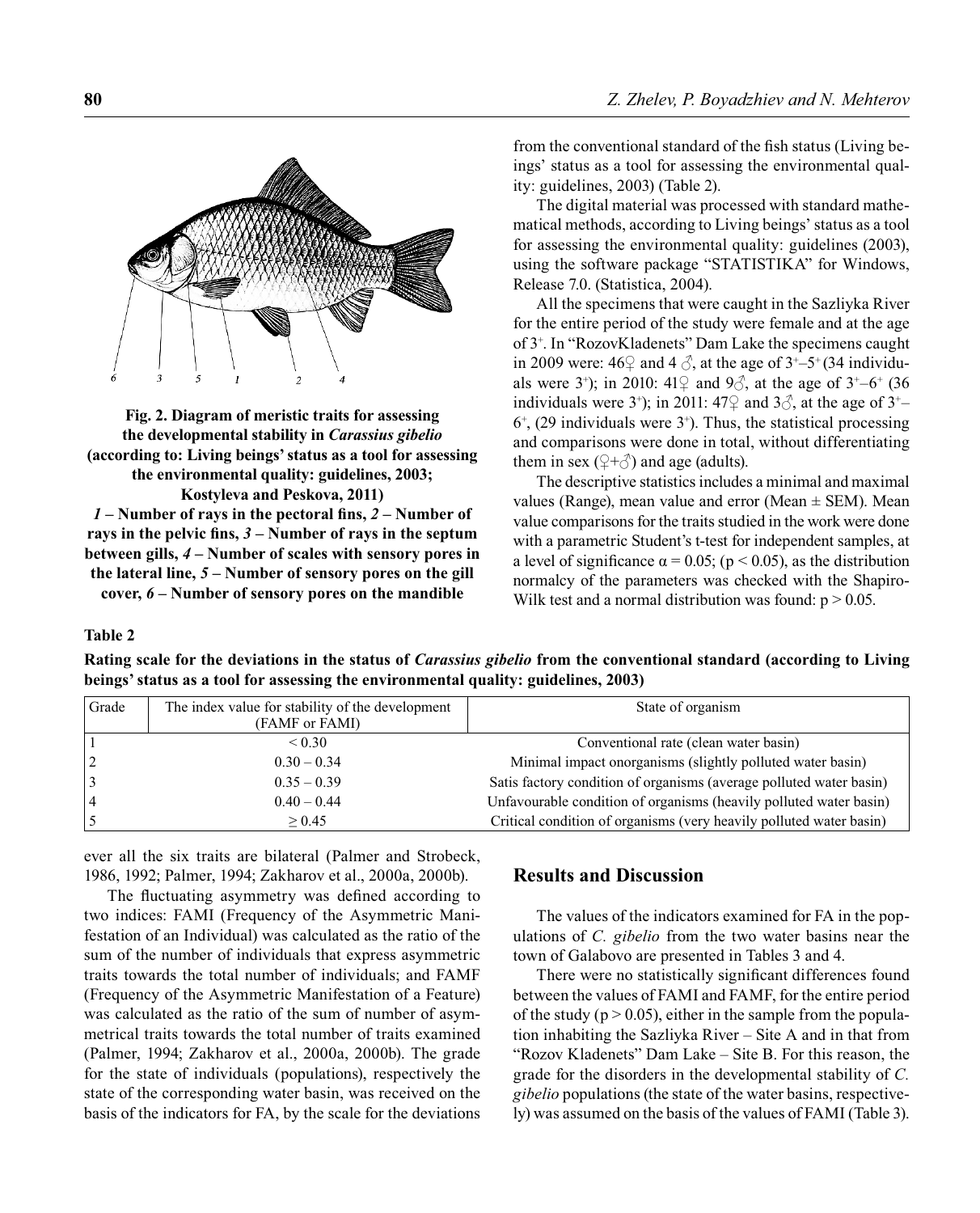#### **Table 3**

### **Value of the indicator of FA – FAMI (Frequency of Asymmetric Manifestation of an Individual) in** *Carassius gibelio*  **from the researched water basins. Descriptive statistics: Range; Mean ± standard errors of means**

| Year        | Site A: Sazliyka River (north of the town of<br>river to discharge part of it to TPP "Brikel") | Galabovo – under the sluices which block the | Site B: "Rozov Kladenets" Dam Lake  | Comparisons |                          |
|-------------|------------------------------------------------------------------------------------------------|----------------------------------------------|-------------------------------------|-------------|--------------------------|
|             | $n = 50$ samples from<br>each years                                                            |                                              | $n = 50$ samples from<br>each years |             | FAMI: Sates A/B          |
|             | FAMI                                                                                           | Grade                                        | <b>FAMI</b>                         | Grade       |                          |
|             | $0.50 - 1.0$                                                                                   |                                              | $0.50 - 0.83$                       |             | $t(2009/2009) = 3.57***$ |
| 2009        | $0.73 \pm 0.02$                                                                                | 5                                            | $0.63 \pm 0.02$                     | 5           | $t(2010/2010) = 3.93***$ |
|             | $0.67 - 1.0$                                                                                   |                                              | $0.50 - 0.83$                       |             | $t(2011/2011) = 4.65***$ |
| 2010        | $0.80 \pm 0.02$                                                                                | 5                                            | $0.69 \pm 0.02$                     | 5           |                          |
|             | $0.50 - 1.0$                                                                                   |                                              | $0.50 - 0.83$                       |             |                          |
| 2011        | $0.74 \pm 0.02$                                                                                |                                              | $0.61 \pm 0.02$                     | 5           |                          |
| Comparisons | t $(2009/2010) = 2.51**$                                                                       |                                              | t $(2009/2010) = 2.14*$             |             |                          |
| FAMI        | t $(2010/2011) = 2.14*$                                                                        |                                              | t $(2010/2011) = 2.86**$            |             |                          |
|             | t $(2009/2011) = 0.36$ ns                                                                      |                                              | t $(2009/2011) = 0.71$ ns           |             |                          |

Note: \* – p < 0.05; \*\* – p < 0.01; \*\*\* – p < 0.001; ns – p > 0.05; n – number of individuals

### **Table 4**

# **Value of the indicator of FA – FAMF (Frequency of the Asymmetric Manifestation of a Feature) in** *Carassius gibelio*  **from the research water basins**

| Years | Sites* | The traits ** |      |      |      |      |      |                 |
|-------|--------|---------------|------|------|------|------|------|-----------------|
|       |        |               |      |      | 4    |      |      | $Mean \pm SEM$  |
| 2009  | А      | 0.96          | 0.2  | 0.48 | 0.98 | 0.8  | 0.92 | $0.72 \pm 0.28$ |
|       | B      | 0.96          | 0.1  | 0.42 | 0.8  | 0.8  | 0.68 | $0.63 \pm 0.26$ |
| 2010  | А      | 0.94          | 0.34 | 0.68 |      | 0.92 | 0.94 | $0.80 \pm 0.22$ |
|       | B      | 0.98          | 0.18 | 0.46 | 0.86 | 0.84 | 0.82 | $0.69 \pm 0.27$ |
| 2011  | А      | 0.96          | 0.16 | 0.5  | 0.98 | 0.86 | 0.98 | $0.74 \pm 0.30$ |
|       | B      | 0.92          | 0.14 | 0.44 | 0.78 | 0.76 | 0.6  | $0.61 \pm 0.23$ |

Note: \* – Sites: A (Sazliyka River), B ("Rozov Kladenets" Dam Lake); \*\* – The traits: 1 (Number of rays in the pectoral fins), 2 (Number of rays in the pelvic fins), 3 (Number of rays in the septum between gills), 4 (Number of scales with sensory pores in the lateral line), 5 (Number of sensory pores on the gill cover), 6 (Number of sensory pores on the mandible).

It is obvious from the data in Table 3 that the grades during the period 2009–2011 were the same – 5, nevertheless, the mean values of the integral parameter for FA in the population from Site A were statistically significantly higher than those in the population from Site B. The maximum grade (on a five-point scale) for the disorders in the developmental stability of *C. gibelio* populations could be interpreted with the fact that there are serious disturbances in their genetic homeostasis and the living conditions in the two basins near the town of Galabovo are getting worse. On the other hand, the results obtained provide reason to claim that the population of *C. gibelio* in habiting the Sazliyka River is in a much more severe (critical) condition than that in "Rozov Kladenets" Dam Lake. What also deserves consideration is the

fact that, for the entire period of the study, all the individuals caught in the Sazliyka River were female and of age group 3+ . It is known that in populations of vertebrate animals, living in "ecological stress", males are selectively eliminated and these of "old age groups" decrease sharply (Kalmus and Smith, 1960). On the other hand, it has been found that *C. gibelio* is a species that can successfully reproduce through gónogenesis (Buthet al., 1991) – another reason for the successful survival of this species in terms of worsening living conditions. The presence of males and individuals of old age (3+–6+ ) in the populations *C. gibelio* in "Rozov Kladenets" Dam Lake confirms the fact that in this water basin, regardless of the deteriorating parameters of the environment, living conditions are better than those in the Sazliyka River.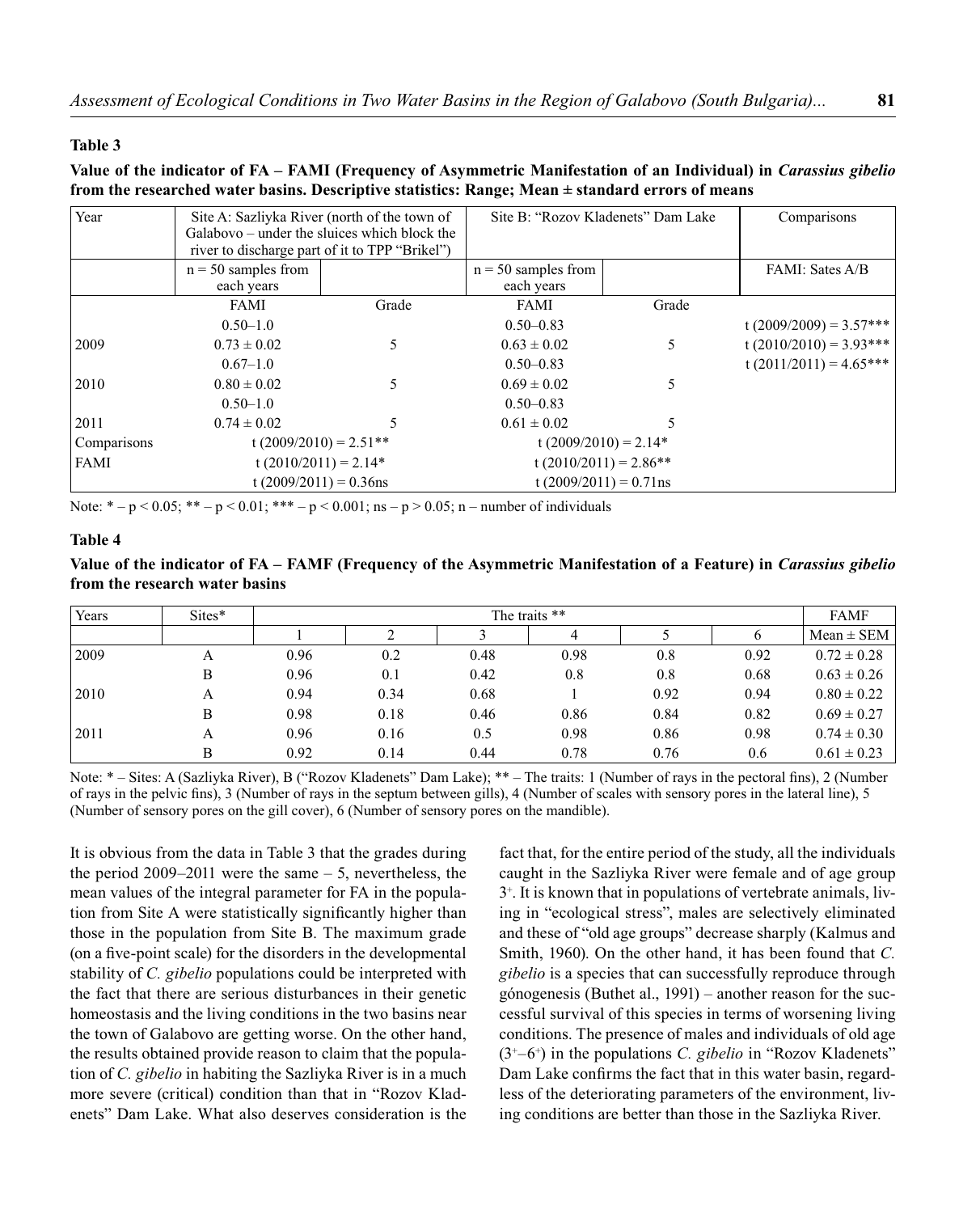From the parallel data in Table 1 of the physicochemical analysis done in the two basins for every year it becomes clear that there were no significant differences in quantitative characteristics of their main pollutants: nitrates, nitrites, total nitrogen (the content of sulphates was higher in Site B), but regardless of this, the disorders in developmental stability were constantly higher in the population that inhabits the Sazliyka River, throughout the period of the study. It is hard to explain the reason for these differences; probably it is due to the larger volume of water mass in "Rozov Kladenets" Dam Lake and also due to the water entering it from another independent source – the Sokolitsa River. During 2010, when the highest average annual values of major toxicants were reported for both basins (Table 1), there were statistically significant higher values of FAMI in the two *C. gibelio* populations than in the previous year – 2009 (Table 3). This confirms the high sensitivity of the method of FA and its objectivity for bioindication analyses. Levels of FAMI, which are very similar to ours (respectively, grade 5), have been reported for *C. gibelio* populations that inhabit rivers in the southern part of the Russian Federation: the Don River –  $0.69 \pm 1.88$  (Kostyleva and Peskova, 2011), the Kuban River  $-0.66 \pm 0.51$ , the Psekups River  $-0.73 \pm 0.34$  and the Chituk River –  $0.73 \pm 0.26$  (Khoroshenkov, 2013).

A matter of big interest is the comparison in the results from the parallel investigation on the parameters of developmental stability in the populations of another hydrobiont – *Pelophylax ridibundux* (Amphibia: Anura: Ranidae); a study conducted by the authors in the same water basins at the same time period (Zhelev, 2012; Zhelev et al., 2012, 2013). The values of FAMI for *P. ridibundus* populations that live in the Sazliyka River (in the region of Site A) received a grade 4, by a five-point scale, for assessing the developmental stability of the populations in the southern part of the species habitat (Peskova and Zhukova, 2007), while these of the population that live in "Rozov Kladenets" Dam Lake (at Site B) – a grade 3. The results support the view that the environmental conditions are better for the biota in "Rozov Kladenets" Dam Lake than in the Sazliyka River. On the other hand, the results show that the damage in *C. gibelio* populations (higher levels of FA, respectively severe disorders of the genetic homeostasis) is bigger than that the populations of *P. ridibundus* experience (they live in water and on land) in habitat conditions with a permanent anthropogenic pollution.

The analysis of FAMF indicator values allowed us to find which of the traits expressed differences in the manifestations of fluctuating asymmetry in the populations of *C. gibelio* from the two anthropogenically polluted water basins in South Bulgaria. It is notable that in both populations the maximum manifestation of asymmetry was found in 4 traits: the number of rays in the pectoral fins (trait 1), the number of scales with sensory pores in the lateral line (trait 4), the number of sensory pores on the gill cover (trait 5) and the number of sensory pores on the mandible (trait 6). For the entire period of the study 2009–2011, practically there were no differences in both populations in FA manifestation in regard to the trait – the changes in the trait in Site A were within 0.94–0.96, and in Site  $B - 0.92$ –0.98, respectively. For every year of the study the three other traits (4, 5 and 6) showed higher levels of asymmetry in the population that inhabits Site A (table 4). Whilst the lowest manifestation of asymmetry in the two *C. gibelio* populations was found for the traits 2 (number of rays in the pelvic fins) and 3 (number of rays in the partition between gills) (Table 4). For the entire period of the study the fluctuation limits of the trait  $2(0.10-0.18)$  and the trait 3 (0.42–0.46) in the population from Site B were lower than in the population from Site  $A$  – the traits 2 (0.16–0.34) and 3 (0.48–0.68), respectively.

Similar to ours high levels of asymmetry for the traits 4, 5 and 6 (fluctuations within  $0.75-1.0$ ) was also reported for *C. gibelro* populations from the lower course of the Don River (Kostyleva and Peskova, 2011), as well as in the populations living in the Kuban River (fluctuations within 0.80–1.0) in the Republic of Adygeya in the Russian Federation (Khoroshenkov, 2013). The authors found high levels of anthropogenic pollution in both locations (moreover, in the Kuban River the toxicants were identical to these from the two water basins explored by us near the town of Galabovo – nitrates and nitrites). Another study, conducted in the Far East of the Russian Federation, found maximal manifestation of FA in *C. gibelio* populations in the trait 5, and minimal one – in the trait 6 (Romanov and Kovalev, 2003).

The findings from the analysis of the frequency of occurrence of FA in various traits, among the individuals of *C. gibelio* populations in the two water basins in South Bulgaria for the time period 2009–2011 (Figure 3) are the following:

• there were no individuals that express asymmetry in one and two traits in the two populations.

in the population from Site A, the percentage of individuals (44.0%) which express FA in four traits is the highest, followed by these in five  $(38.66\%)$ , six  $(10.67)$  and three (6.67%) asymmetric traits.

in the population from Site B, most individuals express FA in four asymmetric traits (56.67%), followed by the individuals that are asymmetric in three  $(30.0\%)$  and five traits (13.33%). There were no individuals expressing asymmetry in six traits.

The data obtained support the view that living conditions in "Rozov Kladenets" Dam Lake are better than these in the Sazliyka River.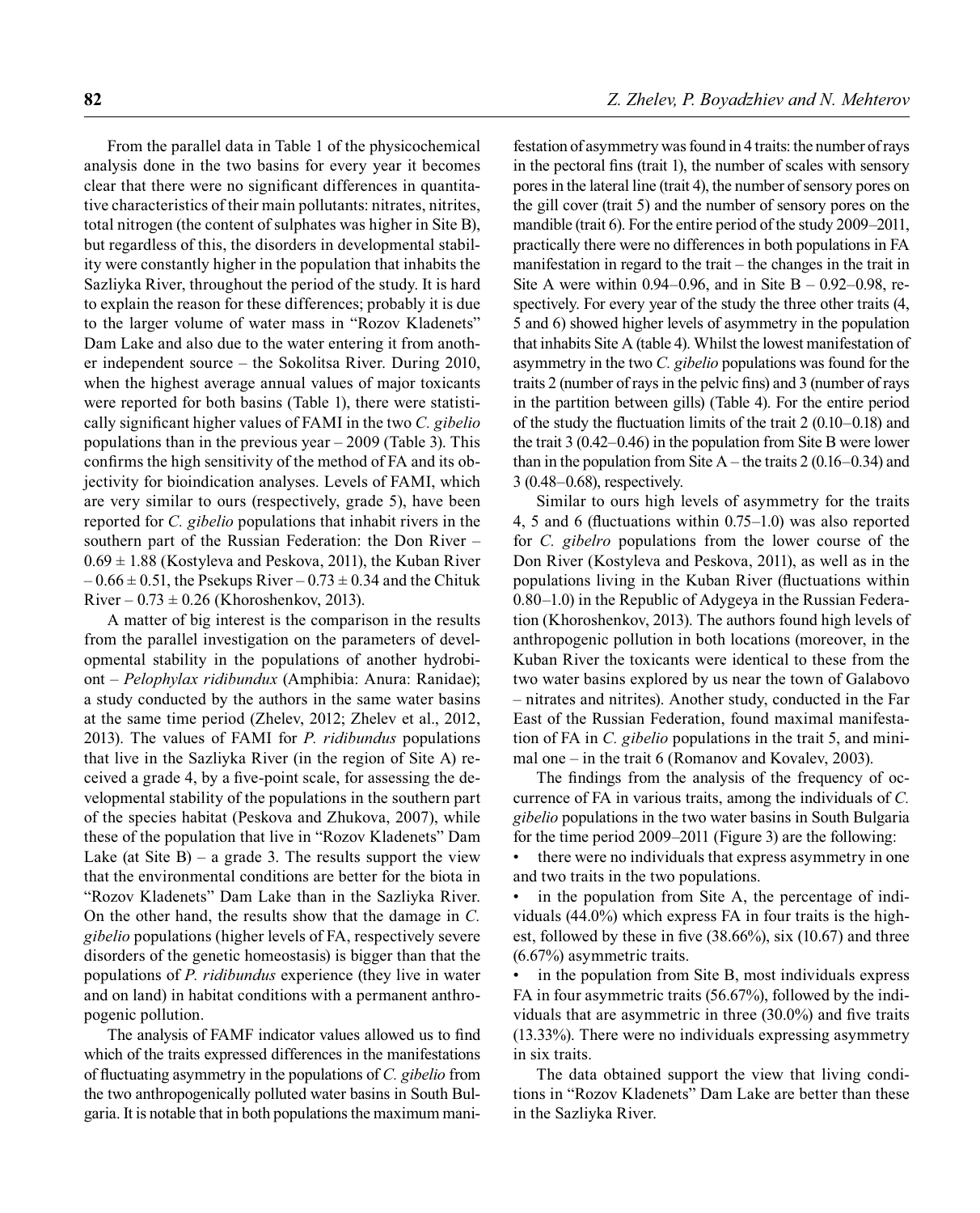

**Fig. 3. Ratio (%) of the number of asymmetric individuals to different traits**

The numbers of asymmetric sings

Kladenets" Dam Lake

# **Conclusions**

one Site A: Sazliyka River

 $\boldsymbol{0}$ 

For the entire period of the study (2009-2011) statistically significant higher values of FA were found in the population of *C. gibelio* that inhabits the Sazliyka River near the town of Galabovo than in the population that lives in "Rozov Kladenets" Dam Lake.

 $-2009 - 2010 - 2011$ 

two three four five six one Site B: "Rozov

 The living conditions in both water basins are highly deteriorated (grade 5), however, the population of *C. gibelio*  in the Sazliyka River is in a critical state, with a higher level of disorders of the genetic homeostasis than in the population in "Rozov Kladenets" Dam Lake.

We can confirm the objectivity of the method of FA for assessing the developmental stability in *C. gibelio* populations as well as its informativeness for defining the ecological status of water basins.

We think that the method is a good opportunity for using FA in practice in the system of bioindication (*C. gibelio* as a biomonitor) for initial (ahead of physicochemical analyses) general diagnosis of the environmental condition.

#### *Acknowledgements*

We are very grateful to Mr. M. Angelov (Basin Directorate – Plovdiv, Bulgaria) for his technical support.

# **References**

Alford, R. A., K. Bradfield and S. Richards, 1999. Developmental instability and the stochastic component of total phenotypic variance. In: A. Campbell (Editor) 'Declines and Disappearances of Australian Frogs', *Environment*, Sidney, pp. 34–43.

**Annual Status of the Environment**, 2000–2011. Executive Environmental Agency: http://eea.goverment.bg. (Bg).

two three four five six

- **Bergstrom, C. A. and T. E. Reimchen**, 2003. Asymmetry in structural defenses: insights into selective predation in the wild. *Evolution*, **57** (9): 2128–2138.
- **Buth, D. G., T. E. Dowling and J. R. Gold**, 1991. Molecular and Cytological Investigation. In: I. J. Winfield and J. S. Nelson (Editors) Cyprinid Fishes: Systematics, Biology and Exploitation, *Chapman and Hall*, London, pp. 83-126.
- **Chubinishvili, A. T.,** 1997. The status of Natural Populations of the *Ranaesculenta* complex in Response to Anthropogenic Influences: A Morphogenetic Aproach. In: S. L. Kuz'min and C. K. Dodd Jr. (Editors) Advances in Amphibian Research in the Former Soviet Union, *Pensoft Publishers*, Sofia-Moscow, pp. 117–124 (Ru).
- **Chubinishvili, A. T.**, 1998. Developmental homeostasis in populations of the marsh frog (*Rana ridibunda* Pall.) living under the conditions of chemical Pollution in the Middle Volga region. *Russian Journal of Ecology*, **29**: 63–65.
- **Council Directive 91/271/ЕЕC** of 21 May, 1991 concerning urban waste-water treatment, Special edition in Bulgarian: Chapter 15 vol. 002/EEC, pp. 43-55, Official Journal of the European Union, L 135, 30.05.1991.
- **Council Directive 92/43/EEC** of 21 May, 1992 on the conservation of natural habitats and of wild fauna and flora, vol 92/43/EEC. *Official Journal of the European Union*, L 206, 22.7.1992.
- **De Vries, D. R. and R. V. Frie**, 1996. Determination of age and growth. In: B. R. Murphy and D. W. Willis (Editors) Fisheries Techniques, *Bethesda*, *American Fisheries Society*, New York, pp. 483–512.

2009 2010 2011

Year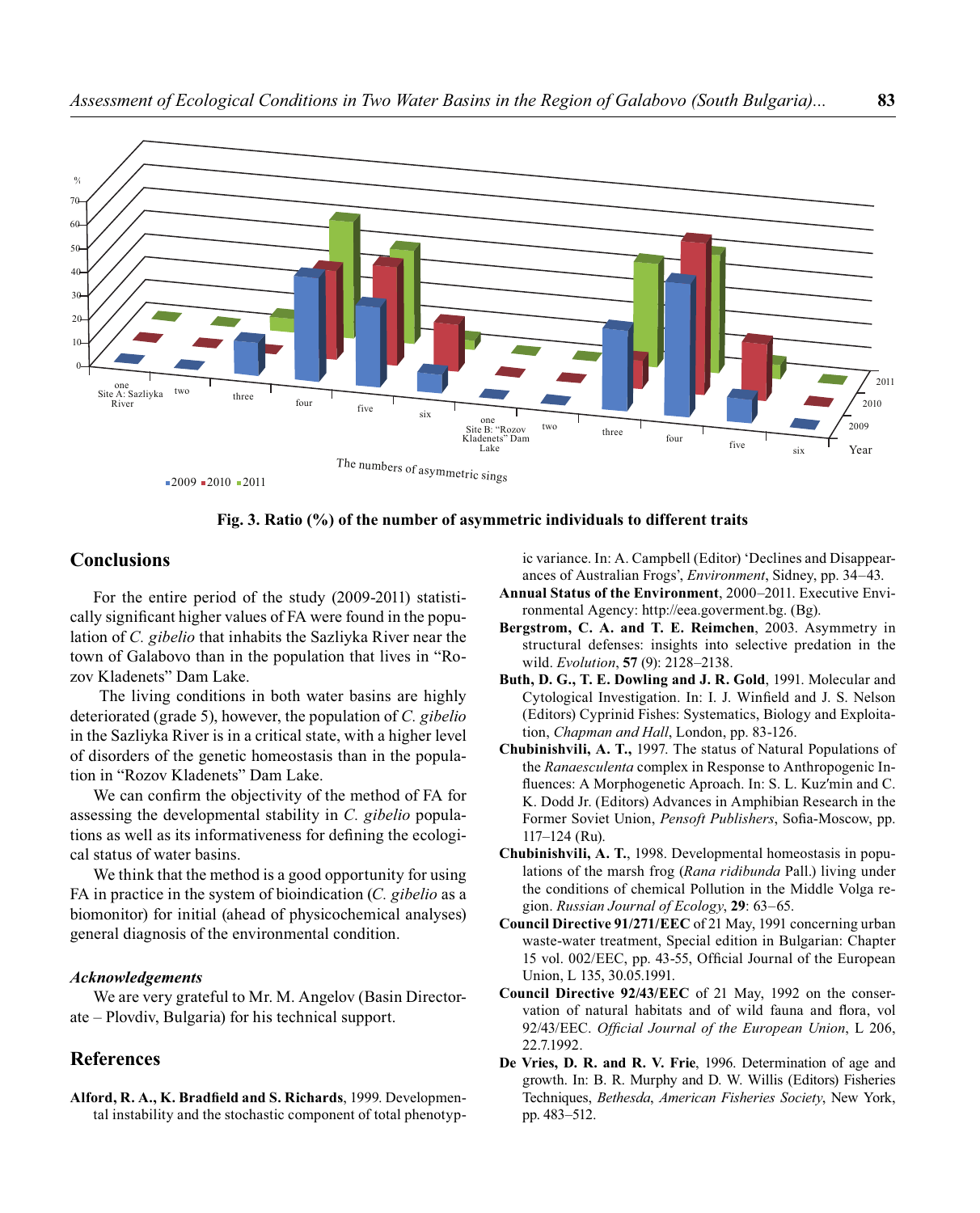- **Directive 2010/63/EU** of the European Parliament and of the Council of 22 September 2010 on the protection of animals used for scientific purposes. Official Journal of the European *Union*, L 276/33, 20.10.2010.
- **Dmitriev, S. G.**, 1997. Cytogenetic instability in three rodent species from the zone of a chemical plant located in Northern Russia. *Russian Journal of Ecology*, **28** (6): 398–401.
- **Howland, K. L., M. Gendron, W. M. Tonn and R. F. Tallman,** 2004. Age determination of a long-lived coregonid from the Canadian north: comparison of otoliths, fin rays and scales in inconnu (*Stenodus leucichthys*). *Annales Zoologici Fennici*, **41**: 205–214.
- **Kalmus, H. and A. Smith**, 1960. Evolutionary origin seõual differentiation and sex ratio. *Nature*, **186** (4730): 1004–1006.
- **Karapetkova, M. and M. Zhivkov**, 2010. Fish in Bulgaria. *Gea-Libris Publishing*, Sofia, 215 pp. (Bg).
- **Kafanova, V. V.**, 1984. Methods for determining the age and growth of fish. *Publisher Tomsk University*, Tomsk, 53 pp. (Ru).
- **Khoroshenkov, E. A.**, 2013. Assessment of some Northwest Ciscaucasus reservoirs′ conditions based on the stability of golden carp′s development. *Electronic Journal "Vestnik МGOU"*, **2**: 1–12 (Ru). (www. evestnik-mgou.ru.).
- **Klingenberg, C. P.**, 2003. Developmental instability as a research tool: using patterns of fluctuating asymmetry to infer the developmental origins of morphological integration. In: M. Polak (Editor) Developmental Instability: Causes and Consequences, *Oxford University Press*, New York, Great Britain, pp. 427–442.
- **Kostyleva, L. A. and T. Yu. Peskova**, 2011. Estimation of homeostasis of fishes' development of the lower Don according to the indicator of fluctuating asymmetry. *Natural Sciences*, 3 (36): 44–50.
- **Kottelat, M. and J. Freyhof**, 2007. Handbook of European Freshwater Fishes. *Kottelat, Cornol and Freyhof*, Berlin, 646 pp.
- **Lajus, D. L.**, 2001. Variation patterns of bilateral characters: variation among characters and among populations in the White Sea herring (*Clupea pallasi marisalbi*). *Biologicaj Journal of the Linnaean Society*, **74**: 237–253.
- **Leary, R. F., F. W. Allendorf and K. L. Knudsen**, 1985.Inheritance of meristic variation and the evolution of developmental stability in rainbow trout. *Evolution*, **39**: 308–314.
- **Living beings' status as a tool for assessing the environmental quality: guidelines**, 2003. Ministry of Natural Resources of the Russian Federation, the State Service of Environmental Protection, Moscow, 28 pp (Ru).
- **Lorenzoni, M., L. Ghetti, G. Pedicillo and A. Carosi**, 2010. Analysis of the biological features of the goldfish *Carassius auratus auratus* in Like Trasimeno (Umbria, Italy) with a view to drawing up plans for population control. *Folia Zoologica*, **59** (2): 142–156.
- Lu, G. and L. Bernatchez, 1999. A study of fluctuating asymmetry in hybridsof dwarf and normal lake whitefish ecotypes (*Coregonus clupeaformis*) from different glacial races. The Genetical Society of Great Britain, *Heredity*, **83**: 742–747.
- **Lucentini, L., A. Carosi, R. Erra, G. Giovinazzo, M. Lorenzoni and M. Mearelli**, 1998. Fluctuating asymmetry in Perch,

*Perca fluviatilis* (Percidae) from three lakes of the Region Umbria (Italy) as a tool to demonstrate the impact of man-made lakes on developmental stability. *Italian Journal of Zoology*, **65** (Supl. 1): 445-447, DOI: 10.1080/11250009809386863.

- **Markowski, J.**, 1993. Fluctuating asymmetry as an indicator for differentiation among roe deer *Capreolus capreolus* populations. *Asta Theriologica*, **38** (Suppl. 2): 7–19.
- **Newsletters on the state of water in the river Sazliyka and "Rozov Kladenets" Dam Lake**, 2009–2011. Ministry of Environment and Water of Bulgaria. *Basin Directorate for Water Management. Eastern Aegean region of Plovdiv*, 127 pp. (Bg).
- **Order No 7 of 08.08.**, 1986 for indicators and standards for determining the quality of flowing surface water in the Republic of Bulgaria. Promulgated, State Gazette, No 96.12.12.1986 (Annulled 05.03.2013).
- **Palmer, A. R.**, 1994. Fluctuating asymmetry analyses: A primer. In: T. A. Markow (Editor) Instability: Its Origins and Evolutionary Implications, *Kluwer, Dordrecht publishing*, Amsterdam, pp. 335–364.
- **Palmer, A. R. and C. Strobeck**, 1986. Fluctuating asymmetry: measurement, analysis, patters. *Annual Review of Ecology and Systematic*, **17**: 391–421.
- **Palmer, A. R. and C. Strobeck**, 1992, Fluctuating asymmetry as a measure of developmental stability: implications of non-normal distribution and power of statistical test. *Acta Zoologica Fennica*, **191**: 57–72.
- Parsons, P. A., 1990. Fluctuating asymmetry: an epigenetic measure of stress. *Biological Reviews*, **65**: 131–145.
- **Peskova, T. Yu. and T. I. Zhukova**, 2007. The usage of amphibians for bio-indication of water pollution. *Science Kuban*, **2**: 22–25 (Ru).
- **Polak, M.**, 2003. Developmental Instability: Causes and Consequences. *University Press*, New York, Oxford, 461 pp.
- **River Basin Management Plan for the East Aegean Sea region**, 2010–2015. East Aegean Sea River Basin Directorate (EABD), Plovdiv. http://www.bd-ibr.org/files/File/2010.
- **Pravdin, I. F.**, 1966. Study guide of fishes (mainly freshwater). The food-processing industry, *Science*, Moscow, 376 pp. (Ru).
- **Romanov, N. S.**, 2008. Morphological variability of chum salmon *Oncorhynhus keta* (Walbaum, 1792) (Salmonidae) from Amur and Tumnin Rivers. In: Freshwater ecosystems Amur River Basin, *Science*, Vladivostok, pp. 303–311 (Ru).
- **Romanov, N. S. and M. Yu. Kovalev**, 2003. Morphological variability in crucian carp *Carassius auratus gibelio* (Blosh) (Cypriniformes, Cyprinidae) from some Far Eastern reservoirs. *Vladimir Ya. Levanidov's Biennial Memorial Meetings*, **2**: 407–416 (Ru).
- **Ruban, G. I.**, 1989. Clinal variation of Morphological Charactres in the Siberian Sturgeon, *Acipenser baeri*, of the Lena Basin. *Journal of ichthyology* (formerly Problems of Ichthyology), **29**  $(7): 48 - 55.$
- **Ruban, G. I.**, 1992. Plasticity of development in natural and experimental populations of siberian sturgeon *Acipenser baeri* Brandt. *Acta Zoologica Fennica*, **191**: 43–46.
- **Sarý, H. M., B. Süleyman, M. R. Ustaoðlu and A. Ýlhan**, 2008. Population Structure, Growth and Mortality of *Carassius*